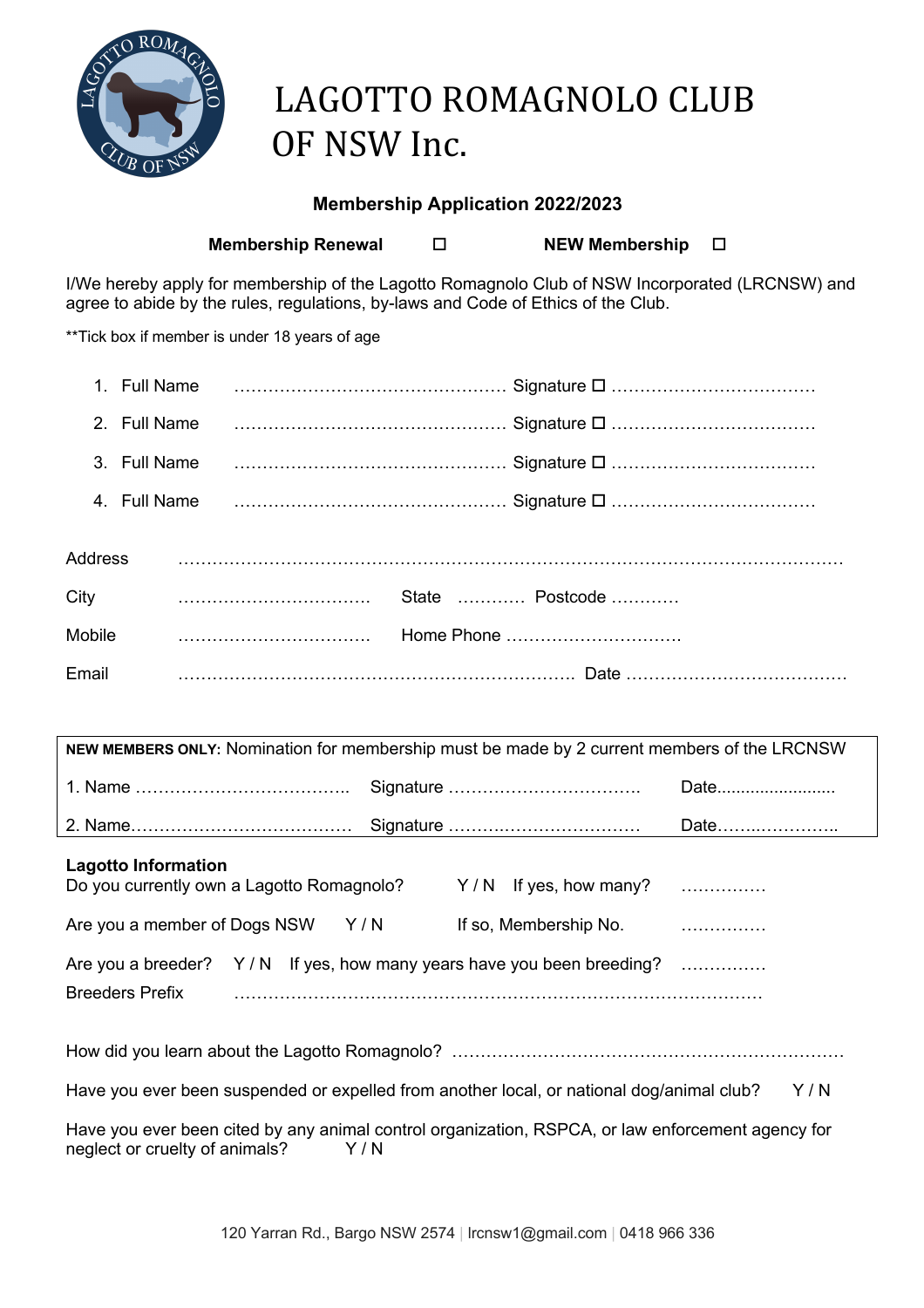

# LAGOTTO ROMAGNOLO CLUB OF NSW Inc.

### **Membership Type and Payment**

| Individual<br>Person aged 18 years & upwards |  | Junior<br>Persons aged 17 & under |  |
|----------------------------------------------|--|-----------------------------------|--|
| )ual                                         |  | Familv                            |  |
| 2 people who cohabitate                      |  | 3 or more persons who cohabitate  |  |
| Interstate                                   |  |                                   |  |

Club membership runs from 1 July to 30 June. If you are a new member, joining the club after 31 December then the current year membership is one half of the prescribed annual subscription (eg Individual Membership is \$10).

| Membership Fee | <u>William Steam</u> | Cheque $\Box$ |
|----------------|----------------------|---------------|
|                |                      |               |

Donation \$............. EFT o

(please use your surname as the transaction reference)

**Total \$.............** Cash o

### **Remittance Details**

Lagotto Romagnolo Club of NSW Incorporated BSB No. 032 710 Account No 175880

Please forward your completed application and remittance to:

The Secretary, Lagotto Romagnolo Club of NSW, 120 Yarran Road, Bargo. NSW 2574 Enquiries: 0418 966 336 Email: lrcnsw1@gmail.com

I agree to all **photographs** taken at official club events being used for promotion and publication of the Lagotto Romagnolo dog by the Lagotto Romagnolo Club of NSW Inc.

| Name                                                                | Signature | Date |  |
|---------------------------------------------------------------------|-----------|------|--|
| Do you wish to be to contribute and participate in club activities. |           |      |  |

\_\_\_\_\_\_\_\_\_\_\_\_\_\_\_\_\_\_\_\_\_\_ \_\_\_\_\_\_\_\_\_\_\_\_\_\_\_\_\_\_\_\_\_\_\_\_ \_\_\_\_\_\_\_\_\_\_\_\_\_\_\_\_\_\_\_\_\_

Do you have a skill that you would be willing to share with the Lagotto Romagnolo Club of NSW Inc.

\_\_\_\_\_\_\_\_\_\_\_\_\_\_\_\_\_\_\_\_\_\_\_\_\_\_\_\_\_\_\_\_\_\_\_\_\_\_\_\_\_\_\_\_\_\_\_\_\_\_\_\_\_\_\_\_\_\_\_\_\_\_\_\_\_\_\_\_\_\_\_\_\_\_\_\_\_\_\_

|  | Please supply a brief description |
|--|-----------------------------------|
|--|-----------------------------------|